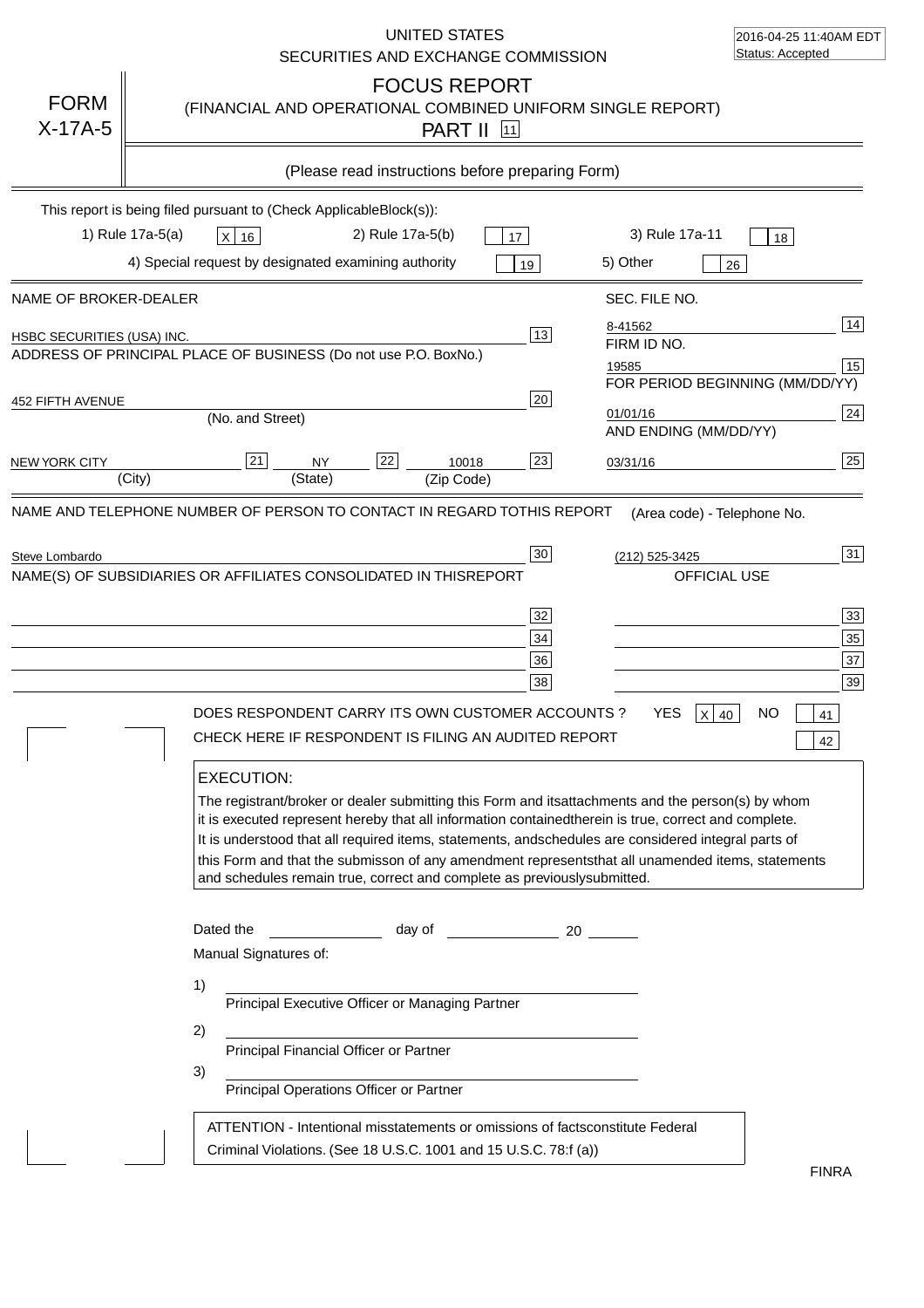| 2016-04-25 11:40AM EDT |  |
|------------------------|--|
| Status: Accepted       |  |

SUPPLEMENT TO FINANCIAL AND OPERATIONAL COMBINED UNIFORM SINGLE REPORT

PART II

### BROKER OR DEALER

HSBC SECURITIES (USA) INC.

03/31/16

as of

# STATEMENT OF SEGREGATION REQUIREMENTS AND FUNDS IN SEGREGATION FOR CUSTOMERS TRADING ON U.S. COMMODITY EXCHANGES

| SEGREGATION REQUIREMENTS (Section 4d(2) of the CEAct)                                          |                   |                     |          |
|------------------------------------------------------------------------------------------------|-------------------|---------------------|----------|
| 1. Net ledger balance                                                                          |                   |                     |          |
| A. Cash                                                                                        | \$                | 53,527,756          | 7010     |
| B. Securities (at market)                                                                      |                   | 861,669,637 7020    |          |
| 2. Net unrealized profit (loss) in open futures contracts<br>traded on a contract market       |                   | 193,000,778 7030    |          |
| 3. Exchange traded options                                                                     |                   |                     |          |
| A. Add market value of open option contracts purchased on a<br>contract market                 |                   | 115,683,372         | 7032     |
| B. Deduct market value of open option contracts granted (sold)<br>on a contract market         |                   | 34,154,699) 7033    |          |
| 4. Net equity (deficit) (add lines 1, 2, and 3)                                                |                   | 1,189,726,844 7040  |          |
| 5. Accounts liquidating to a deficit and accounts with debit<br>balances                       |                   |                     |          |
| - gross amount                                                                                 | 1,084,003<br>7045 |                     |          |
| Less: amount offset by customer owned securities                                               | 1,083,490) 7047   | 513                 | 7050     |
| 6. Amount required to be segregated (add lines 4 and 5)                                        | \$                | 1,189,727,357       | 7060     |
| FUNDS IN SEGREGATED ACCOUNTS                                                                   |                   |                     |          |
| 7. Deposited in segregated funds bank accounts                                                 |                   |                     |          |
| A. Cash                                                                                        |                   | 112,959,384 7070    |          |
| B. Securities representing investments of customers' funds<br>(at market)                      |                   |                     | $0$ 7080 |
| C. Securities held for particular customers or option customers<br>in lieu of cash (at market) |                   | 202,644,683 7090    |          |
| 8. Margins on deposit with derivatives clearing organizations<br>of contract markets           |                   |                     |          |
| A. Cash                                                                                        |                   | 10,051,555 7100     |          |
| B. Securities representing investments of customers' funds<br>(at market)                      |                   | 179,685,000 7110    |          |
| C. Securities held for particular customers or option customers<br>in lieu of cash (at market) |                   | 659,024,953 7120    |          |
| 9. Net settlement from (to) derivatives clearing organizations<br>of contract markets          |                   | $(23,518,076)$ 7130 |          |
| 10. Exchange traded options                                                                    |                   |                     |          |
| A. Value of open long option contracts                                                         |                   | 115,683,372 7132    |          |
| B. Value of open short option contracts                                                        |                   | 34,154,699 7133     |          |
| 11. Net equities with other FCMs                                                               |                   |                     |          |
| A. Net liquidating equity                                                                      |                   | 58,106,518          | 7140     |
| B. Securities representing investments of customers' funds<br>(at market)                      |                   |                     | 7160     |
| C. Securities held for particular customers or option customers<br>in lieu of cash (at market) |                   |                     | 7170     |
| 12. Segregated funds on hand (describe:                                                        |                   |                     | 0 7150   |
| 13. Total amount in segregation (add lines 7 through 12)                                       |                   | 1,280,482,690 7180  |          |
| 14. Excess (deficiency) funds in segregation (subtract line 6 from line 13)                    | \$                | 90,755,333 7190     |          |
| 15. Management Target Amount for Excess funds in segregation                                   | \$                | 70,000,000 7194     |          |
| 16. Excess (deficiency) funds in segregation over (under) Management Target Amount Excess      | \$                | 20,755,333 7198     |          |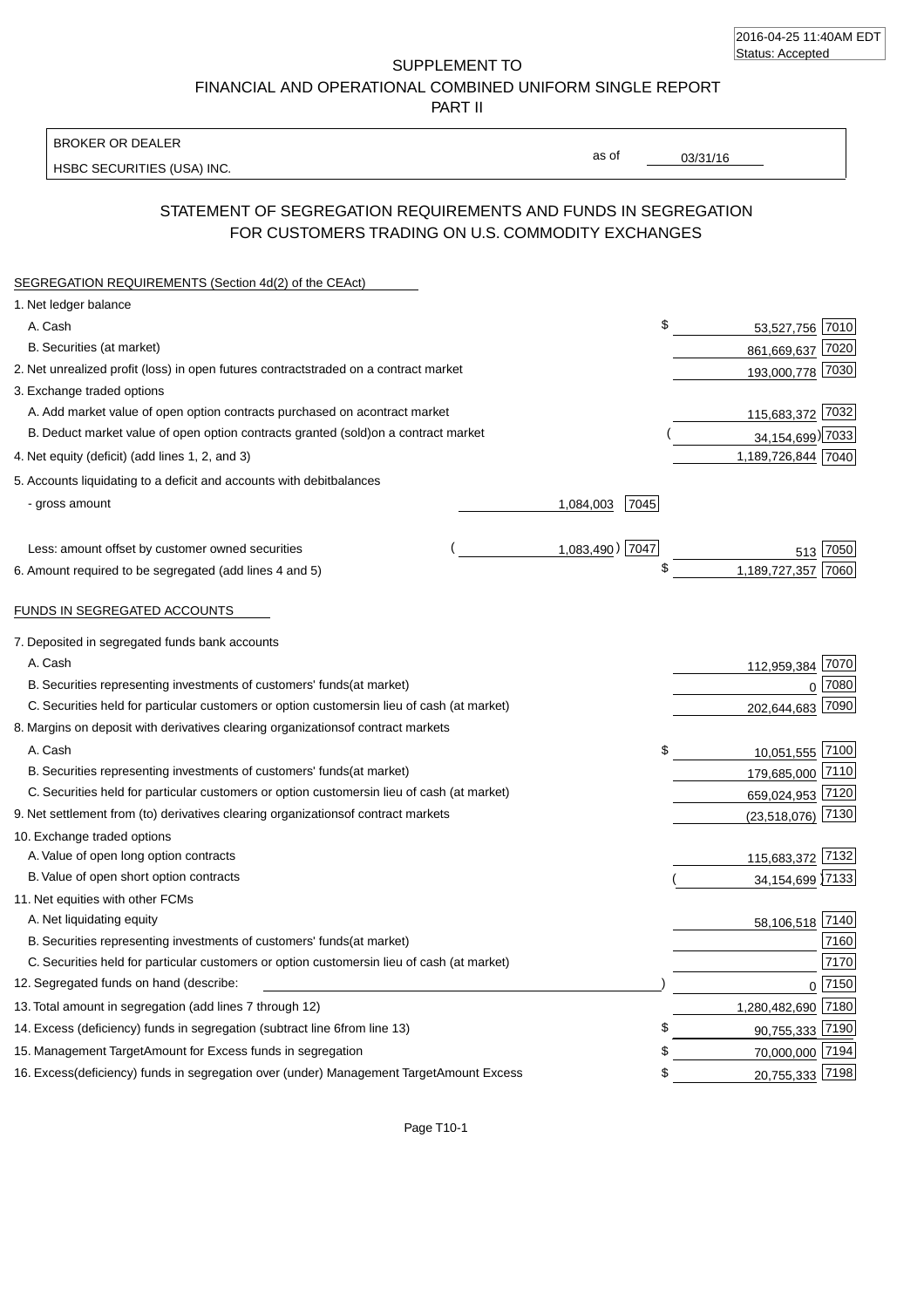SUPPLEMENT TO

FINANCIAL AND OPERATIONAL COMBINED UNIFORM SINGLE REPORT Status: Accepted

PART II

| BROKER OR DEALER                                                                                         | as of | 03/31/16 |  |
|----------------------------------------------------------------------------------------------------------|-------|----------|--|
| HSBC SECURITIES (USA) INC.                                                                               |       |          |  |
| STATEMENT OF SEGREGATION REQUIREMENTS AND FUNDS IN SEGREGATION<br>FOR CUSTOMERS' DEALER OPTIONS ACCOUNTS |       |          |  |

| 1. Amount required to be segregated in accordance |                 |        |
|---------------------------------------------------|-----------------|--------|
| with Commission regulation 32.6                   | \$              | 7200   |
| 2. Funds in segregated accounts                   |                 |        |
| A. Cash                                           | \$<br>$0$  7210 |        |
| B. Securities (at market)                         | $0$  7220       |        |
| C. Total                                          |                 | 7230   |
| 3. Excess (deficiency) funds in segregation       |                 |        |
| (subtract line 2.C from line 1)                   |                 | 0 7240 |
|                                                   |                 |        |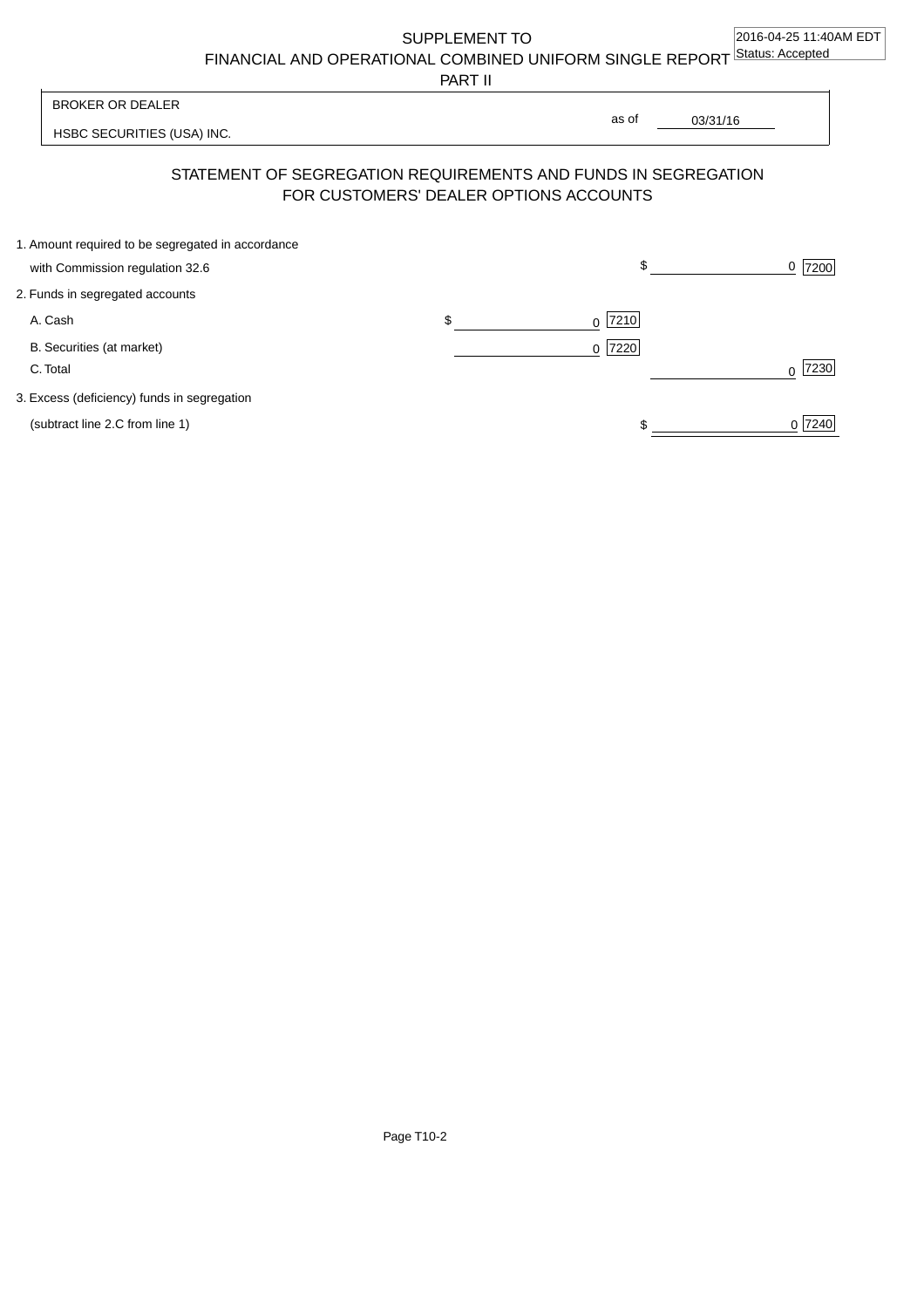2016-04-25 11:40AM EDT

SUPPLEMENT TO FINANCIAL AND OPERATIONAL COMBINED UNIFORM SINGLE REPORT Status: Accepted

PART II

| <b>BROKER OR DEALER</b>    |       |          |
|----------------------------|-------|----------|
| HSBC SECURITIES (USA) INC. | as of | 03/31/16 |

## STATEMENT OF SECURED AMOUNTS AND FUNDS HELD IN SEPARATE ACCOUNTS PURSUANT TO COMMISSION REGULATION 30.7

### FOREIGN FUTURES AND FOREIGN OPTIONS SECURED AMOUNTS

| Amount required to be set aside pursuant to law, rule or regulation of a foreign government<br>or a rule of a self-regulatory organization authorized<br>thereunder                          |                |                                      | \$<br>O.                        | 7305         |
|----------------------------------------------------------------------------------------------------------------------------------------------------------------------------------------------|----------------|--------------------------------------|---------------------------------|--------------|
| 1. Net ledger balance - Foreign Futures and Foreign Option Trading - All Customers<br>A. Cash<br><b>B.</b> Securities<br>(at market)                                                         |                |                                      | \$<br>55,396,850<br>125,353,685 | 7315<br>7317 |
| 2. Net unrealized profit (loss) in open futures contracts traded on a foreign                                                                                                                | board of trade |                                      | (12,748,168)                    | 7325         |
| 3. Exchange traded options<br>A. Market value of open option contracts purchased on a foreign board of trade<br>B. Market value of open contracts granted (sold) on a foreign board of trade |                |                                      | 0<br><sup>0</sup>               | 7335<br>7337 |
| 4. Net equity (deficit) (add lines 1.2. and 3.)                                                                                                                                              |                |                                      | \$<br>168,002,367               | 7345         |
| 5. Accounts liquidating to a deficit and accounts with<br>debit balances - gross<br>amount<br>Less: amount offset by customer owned securities                                               |                | 7351<br>2,099,607<br>2,099,607) 7352 |                                 | 7354         |
| 6. Amount required to be set aside as the secured amount - Net Liquidating                                                                                                                   |                | Equity Method (add lines 4 and 5)    | \$<br>168,002,367               | 7355         |
| 7. Greater of amount required to be set aside pursuant to foreign jurisdiction (above) or                                                                                                    | line 6.        |                                      | \$<br>168,002,367               | 7360         |

Page T10-3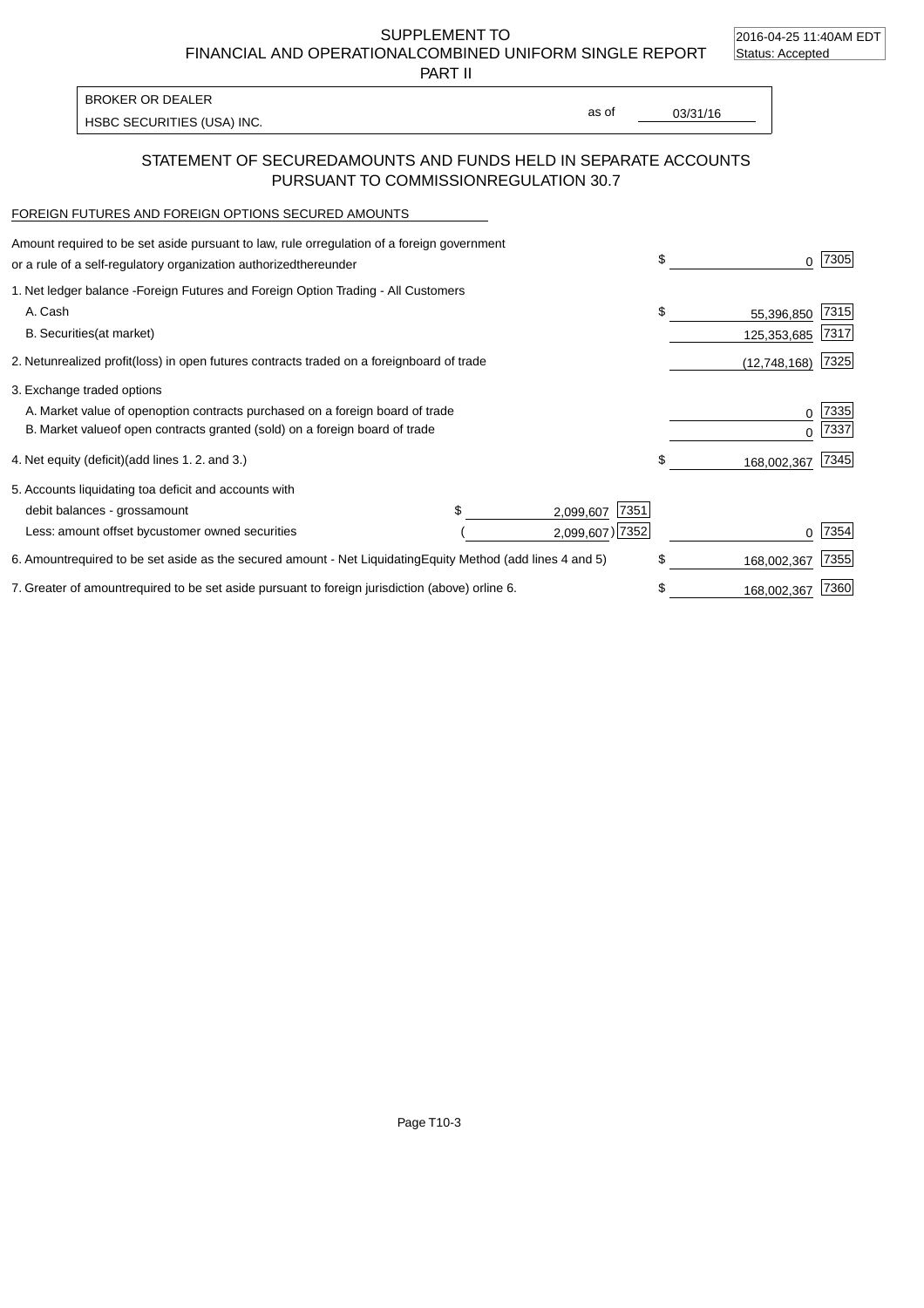2016-04-25 11:40AM EDT Status: Accepted

SUPPLEMENT TO FINANCIAL AND OPERATIONAL COMBINED UNIFORM SINGLE REPORT

PART II

| <b>BROKER OR DEALER</b>                                                                          |                       |                                |
|--------------------------------------------------------------------------------------------------|-----------------------|--------------------------------|
| HSBC SECURITIES (USA) INC.                                                                       | as of                 | 03/31/16                       |
| STATEMENT OF SECURED AMOUNTS AND FUNDS HELD IN SEPARATE                                          |                       | <b>ACCOUNTS</b>                |
| PURSUANT TO COMMISSION REGULATION 30.7                                                           |                       |                                |
| FUNDS DEPOSITED IN SEPARATE REGULATION 30.7 ACCOUNTS                                             |                       |                                |
| 1. Cash in banks                                                                                 |                       |                                |
| A. Banks located in the United States                                                            | \$<br>47,467,485 7500 |                                |
| B. Other banks qualified under Regulation 30.7                                                   |                       |                                |
| 7510<br>Name(s):<br><b>HARRIS TRUST</b>                                                          |                       | $0$ 7520 \$<br>47,467,485 7530 |
| 2. Securities                                                                                    |                       |                                |
| A. In safekeeping with banks located in the United States                                        | \$<br>63,076,828 7540 |                                |
| 30.7<br>B. In safekeeping with other banks qualified under Regulation                            |                       |                                |
| 7550<br>Name(s):<br><b>HARRIS TRUST</b>                                                          | 7560<br>0             | 63,076,828 7570                |
| 3. Equities with registered futures commission merchants                                         |                       |                                |
| A. Cash                                                                                          | $0$ 7580<br>\$        |                                |
| <b>B.</b> Securities                                                                             | 7590<br>$\mathbf 0$   |                                |
| C. Unrealized gain (loss) on open futures contracts                                              | 7600<br>$\Omega$      |                                |
| D. Value of long option contracts                                                                | $0$ 7610              |                                |
| E. Value of short option contracts                                                               | $0)$ 7615             | 0 7620                         |
| 4. Amounts held by clearing organizations of foreign boards of<br>trade                          |                       |                                |
| Name(s):<br>7630                                                                                 |                       |                                |
| A. Cash                                                                                          | \$<br>7640            |                                |
| <b>B.</b> Securities                                                                             | 7650                  |                                |
| C. Amount due to (from) clearing organizations - daily<br>variation                              | 7660                  |                                |
| D. Value of long option contracts                                                                | 7670                  |                                |
| E. Value of short option contracts                                                               | 7675                  | 7680                           |
| 5. Amounts held by members of foreign boards of trade<br>Name(s):<br>7690                        |                       |                                |
| A. Cash                                                                                          | \$<br>87,328,779 7700 |                                |
| <b>B.</b> Securities                                                                             | 62,276,856 7710       |                                |
| C. Unrealized gain (loss) on open futures contracts                                              | $(12,748,168)$ 7720   |                                |
| D. Value of long option contracts                                                                | $0$ 7730              |                                |
| E. Value of short option contracts                                                               | $_0)$ 7735            | 136,857,467 7740               |
| 6. Amounts with other depositories designated by a foreign<br>board of trade<br>7750<br>Name(s): |                       | $0^{7760}$                     |
| 7. Segregated funds on hand (describe:                                                           |                       | 0 7765                         |
| 8. Total funds in separate section 30.7 accounts                                                 |                       | 247,401,780 7770               |
| 9. Excess (deficiency) set Aside Funds for Secured Amount (subtract Line 7 Secured               |                       |                                |
| Statement page T10-3 from Line 8)                                                                |                       | \$<br>79,399,413 7380          |
| 10. Management Target Amount for Excess funds in separate section 30.7 accounts                  |                       | \$<br>25,000,000 7780          |
| 11. Excess (deficiency) funds in separate 30.7 accounts over (under) Management Target           |                       | \$<br>54,399,413 7785          |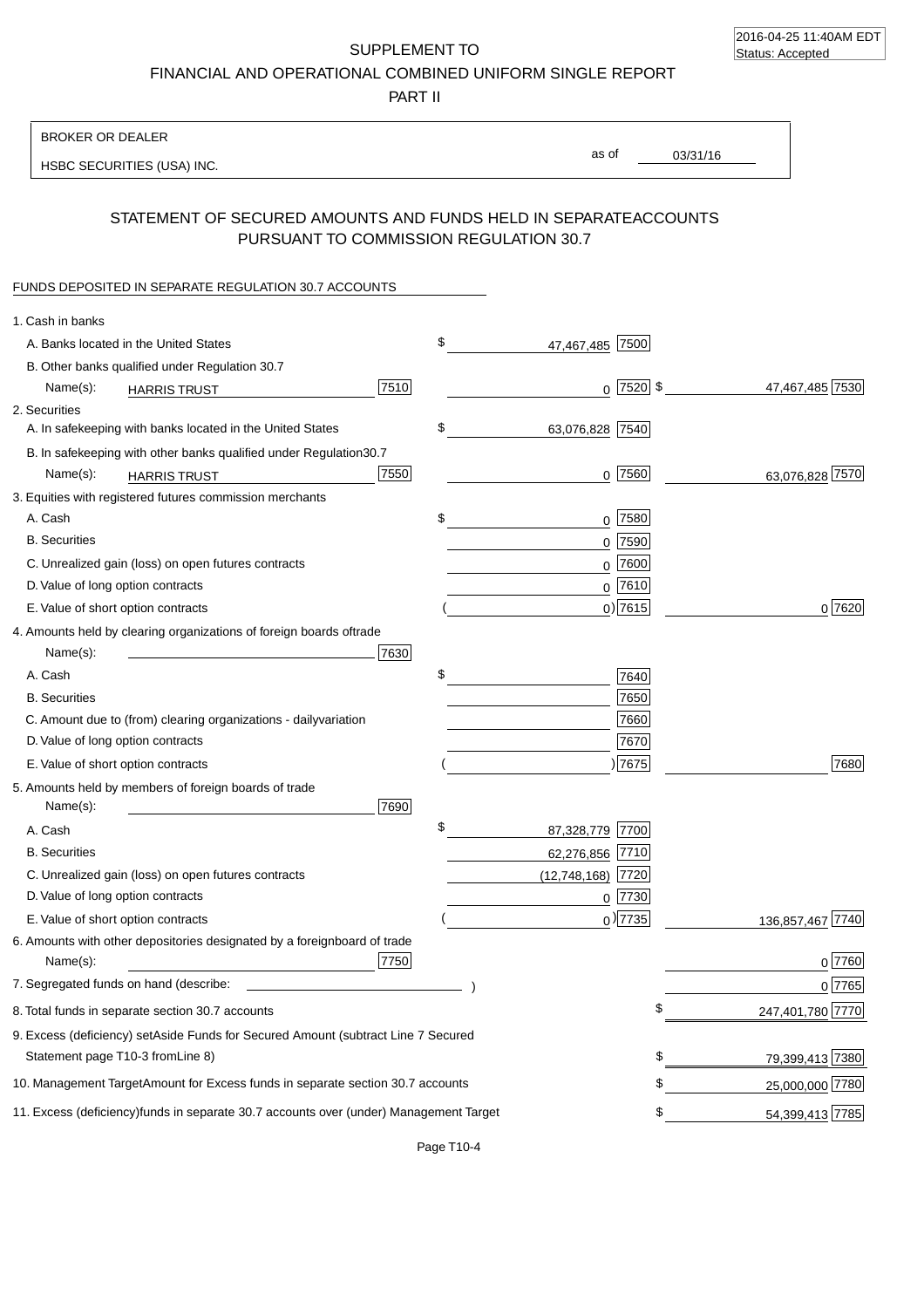SUPPLEMENT TO FINANCIAL AND OPERATIONAL COMBINED UNIFORM SINGLE REPORT

PART II

HSBC SECURITIES (USA) INC. The state of the second second second second second second second second second second second second second second second second second second second second second second second second second sec BROKER OR DEALER

as of

## STATEMENT OF CLEARED SWAPS CUSTOMER SEGREGATION REQUIREMENTS AND FUNDS IN CLEARED SWAPS CUSTOMER ACCOUNTS UNDER 4D(F) OF THE CEA

| <b>Cleared Swaps Customer Requirements</b>                                                                  |                          |
|-------------------------------------------------------------------------------------------------------------|--------------------------|
| 1. Net ledger balance                                                                                       |                          |
| A. Cash                                                                                                     | \$<br>1,207,355,464 8500 |
| B. Securities (at market)                                                                                   | 820,194,960 8510         |
| 2. Net unrealized profit (loss) in open cleared swaps                                                       | 8520<br>(1,209,371,367)  |
| 3. Cleared swaps options                                                                                    |                          |
| A. Market value of open cleared swaps option contracts purchased                                            | 0   8530                 |
| B. Market value of open cleared swaps option contracts granted (sold)                                       | $0)$ 8540                |
| 4. Net equity (deficit) (add lines 1, 2, and 3)                                                             | \$<br>818,179,057 8550   |
| 5. Accounts liquidating to a deficit and accounts with                                                      |                          |
| 23,072,837 8560<br>debit balances - gross amount<br>\$                                                      |                          |
| 21,595,200) 8570<br>Less: amount offset by customer owned securities                                        | 1,477,637 8580           |
| 6. Amount required to be segregated for cleared swaps customers (add lines 4 and 5)                         | \$<br>819,656,694 8590   |
| Funds in Cleared Swaps Customer Segregated Accounts                                                         |                          |
| 7. Deposited in cleared swaps customer segregated accounts at banks                                         |                          |
| A. Cash                                                                                                     | \$<br>8600<br>5,717,801  |
| B. Securities representing investments of cleared swaps customers' funds (at market)                        | 0 8610                   |
| C. Securities held for particular cleared swaps customers in lieu of cash (at market)                       | 34,616,790 8620          |
| 8. Margins on deposit with derivatives clearing organizations in cleared swaps customer segregated accounts |                          |
| A. Cash                                                                                                     | 165,553,079 8630         |
| B. Securities representing investments of cleared swaps customers' funds (at market)                        | 8640<br>0                |
| C. Securities<br>held for particular cleared swaps customers in lieu of cash (at market)                    | 8650<br>785,578,171      |
| 9. Net settlement from (to) derivatives clearing organizations                                              | $(36, 726, 640)$ 8660    |
| 10. Cleared swaps options                                                                                   |                          |
| A. Value of open cleared swaps long option contracts                                                        | $0^{8670}$               |
| B. Value of open cleared swaps short option contracts                                                       | $0$ ) 8680               |
| 11. Net equities with other FCMs                                                                            |                          |
| A. Net liquidating equity                                                                                   | $0^{8690}$               |
| B. Securities representing investments of cleared swaps customers' funds (at market)                        | $0 \frac{8700}{ }$       |
| C. Securities held for particular cleared swaps customers in lieu of cash (at market)                       | 0 8710                   |
| 12. Cleared swaps customer funds on hand (describe:                                                         | $0 \;  8715 $            |
| 13. Total amount in cleared swaps customer segregation (add lines 7 through 12)                             | \$<br>954,739,201 8720   |
| 14. Excess (deficiency) funds in cleared swaps customer segregation (subtract line 6 from line 13)          | 135,082,507 8730         |
| 15. Management Target Amount for Excess funds in cleared swaps segregated accounts                          | \$<br>115,000,000 8760   |
| 16. Excess<br>(deficiency) funds in cleared swaps customer segregated accounts over                         |                          |
| <b>Management Target Excess</b><br>(under)                                                                  | \$<br>20,082,507 8770    |